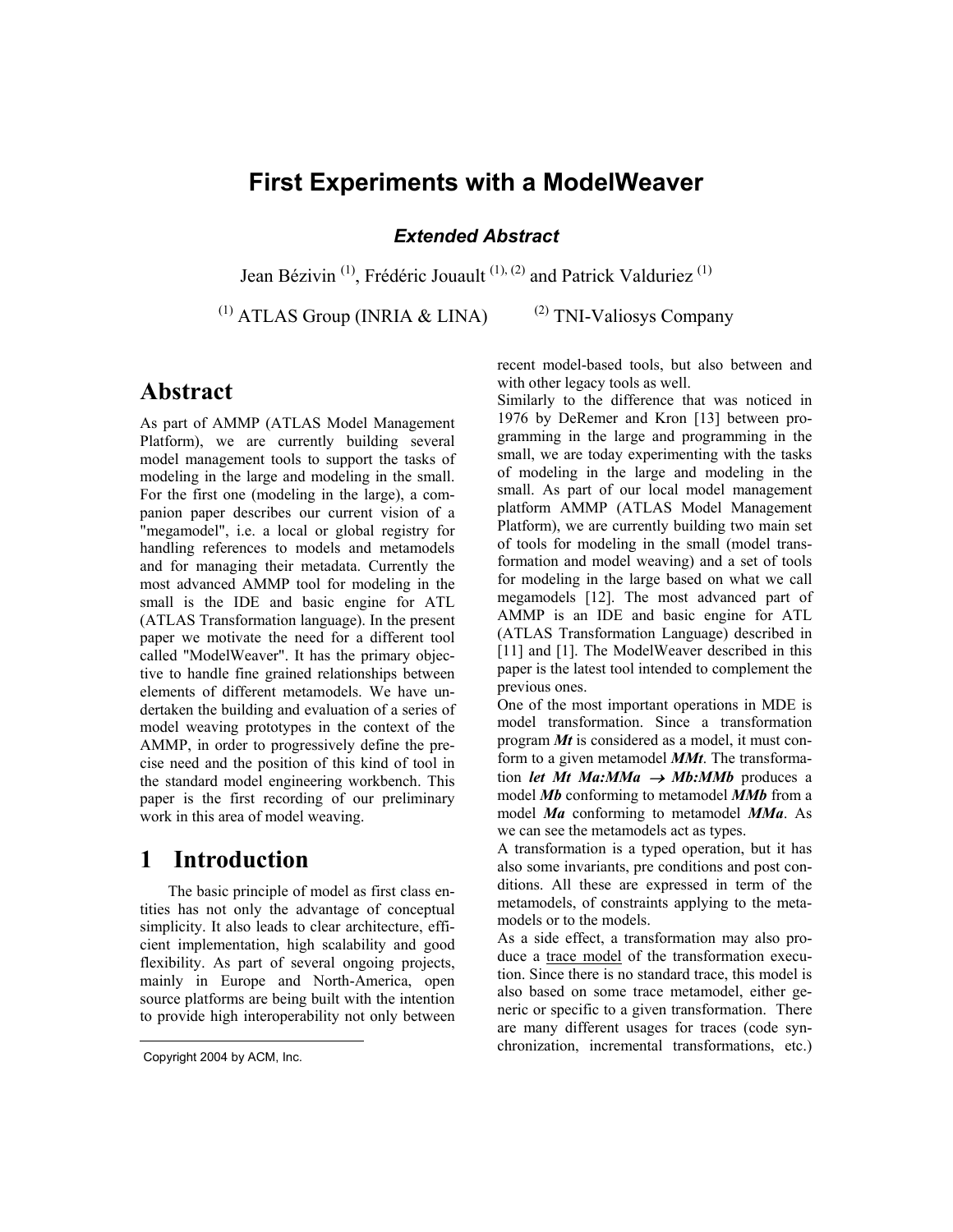and different tools will deal with these traceability data in our model management platform.

Although a model transformation language is probably the most important tool for programming in the small, it may not be the only one. There are probably some other operations that are not reducible to executable model transformations. We postulate here that one such operation is model weaving, and we present some arguments on the need for such a facility.

## **2 Model weaving**

In order to provide a naive description of the ModelWeaver, let us suppose we have two metamodels *LeftMM* and *RightMM*. We often need to establish links between these. There are many occasions when we need such functionality in a MDE platform as will be discussed later.

The set of links between elements of both metamodels should have several properties:

- The set of links cannot be automatically generated because it is often based on human decisions or heuristics.
- It should be possible to record this set of links as a whole, in order to use it later in various contexts.
- It should be possible to use this set of links as an input to automatic tools

As a consequence, we come to the conclusion that a model weaving operation produces a precise model *WM*. Like other models, this should be based on a specific metamodel *WMM*. The produced weaving model relates to the source and target metamodels *LeftMM* and *RightMM* and thus remains linked to these metamodels in a megamodel registry.

Now an important consideration is that links between the two metamodels should be somewhat typed. There is no unique kind of link. *WMM* defines the types of link used in a given weaving operation.

What we have just said could also be applied to the weaving of models instead of metamodels. The generic term of model weaving covers both these situations. This will be detailed in a discussion section of the definitive paper.

# **3 Motivating examples and Related Work**

### **3.1 Motivating examples**

In software engineering practices, the "Y organization" has often been proposed as a methodological guide. The OMG has promoted this idea with the notion of MDA where a Platform Independent Model (PIM) should be combined with a Platform Definition Model (PDM) to produce a merged Platform Specific Model (PSM).



### **Figure 1 The Y organization and MDA**

Let us suppose we have a PIM for a bank containing the class *BankAccountNumber*. Suppose we have a PDM for an implementation platform containing classes *LongInteger* and *String*. One of the most important events in the software development chain is to take design decisions. One such design decision here would be for example to establish that the *BankAccountNumber* should be implemented using a *String* instead of a *LongInteger*. We will not discuss here the validity of this decision because we know that if no concatenation will be performed on such entities neither would addition operations be performed. However what we would like to ensure is that this decision is well recorded, with the corresponding author, date, rationale, etc. Furthermore this decision is probably based on previous decisions and further decisions will be based on it. It should be possible to undo it, to check it w.r.t. certain criteria, to explain it, etc.

What we see here is that a metamodel for design decisions would be most useful with several properties and links associated to each design decision. We can understand also that it is not very likely that an automatic weaving algorithm could be defined since this is most often a sequence of human decisions based on practical know-how. Of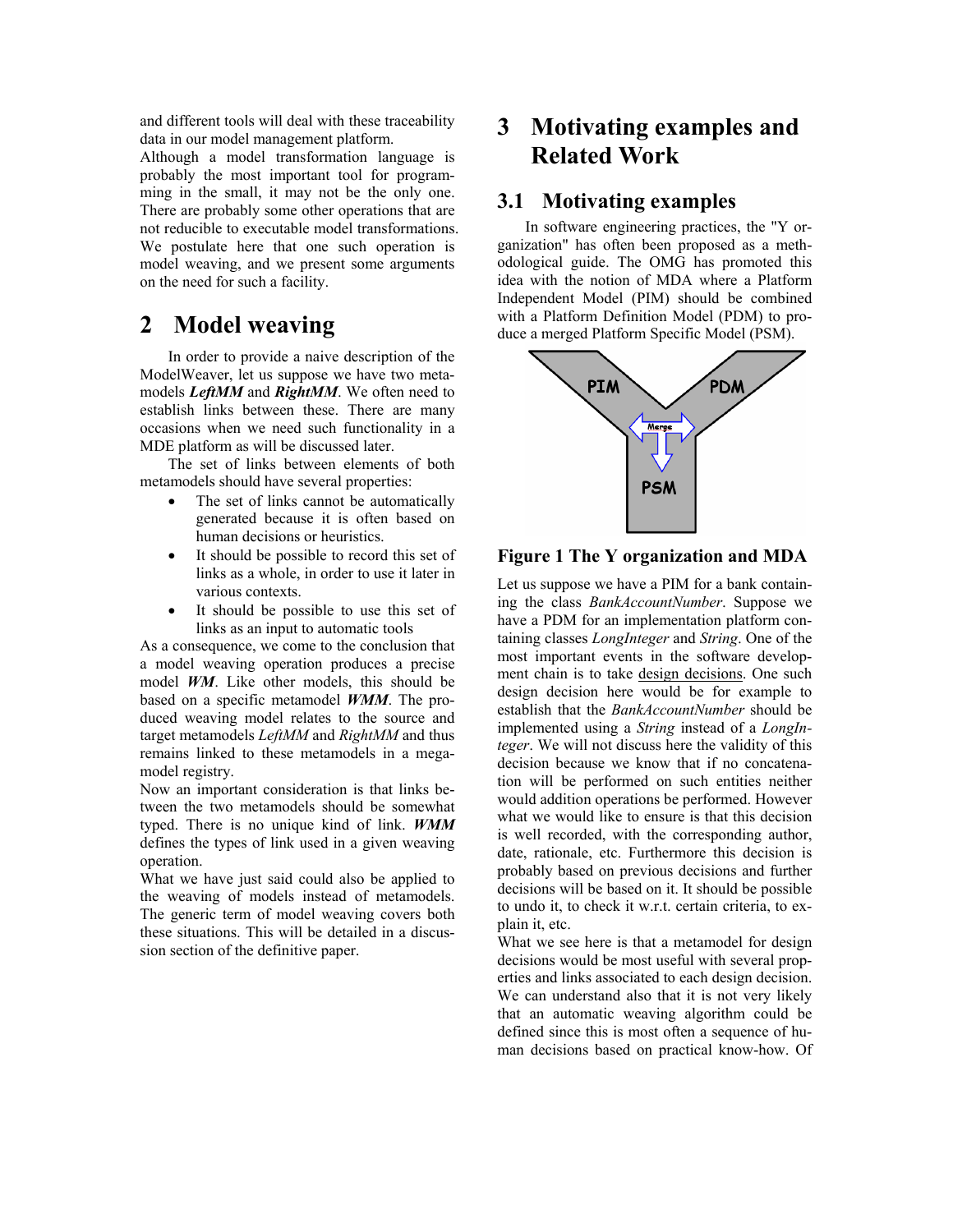course the user deciding of the weaving actions should be guided and helped by intelligent assistants that may propose her/him several choices. These helpers may be sometimes based on design patterns.

Let us take another example inspired by the work of Ph. Bernstein [\[3\],](#page-4-4) [\[17\].](#page-4-5) We have two address books to merge and we get both metamodels *LeftMM* and *RightMM*. In *LeftMM* we have the class *Name* and in the second one the classes *FirstName* and *LastName*. Here we need to establish a more complex link stating that these are related by an expression of concatenation.

### **3.2 Related work**

There are plenty of application areas that have touched similar problems for example DBMS schema matching, visual programming, specification of transformation, etc.

As an example of a specification of a transformation between, UML and BPEL4WS, the example of [Figure 2 w](#page-2-0)as provided in [\[10\].](#page-4-6) 

<span id="page-2-0"></span>

### **Figure 2UML to BPEL4WS transformation specification**

Many examples of model mappings tools are provided in [\[15\],](#page-4-7) as for example the one illustrated in [Figure 3.](#page-2-1) What is starting to appear is the advantage of treating many different mapping situations with the help of model engineering techniques. The more we look at various different situations, the more we are struck by the possible

factorizations resulting from the increase in abstraction.





### <span id="page-2-1"></span>**Figure 3 VML (View Mapping Language)**

Another example extracted also from [\[15\]](#page-4-7) is RVM (RIMU Visual Mapper) as illustrated in [Figure 4.](#page-2-2) We can guess that the basic underlying problems addressed there are very similar to the ones addressed in [\[10\] f](#page-4-6)or example.



### <span id="page-2-2"></span>**Figure 4 The RVM (RIMU Visual Mapper)**

We could not discuss the area of model weaving without strong references to aspect weaving. Many results available from AOP obviously are of relevance to our research.

Finally the domain of ontology mapping and alignment is also presently very active and narrowly related to the problems discussed here.

In the full paper we will extend this survey to these areas and show more clearly how model engineering may allow to take a more abstract and generic view on all these problems of mapping, weaving, alignment, association, etc.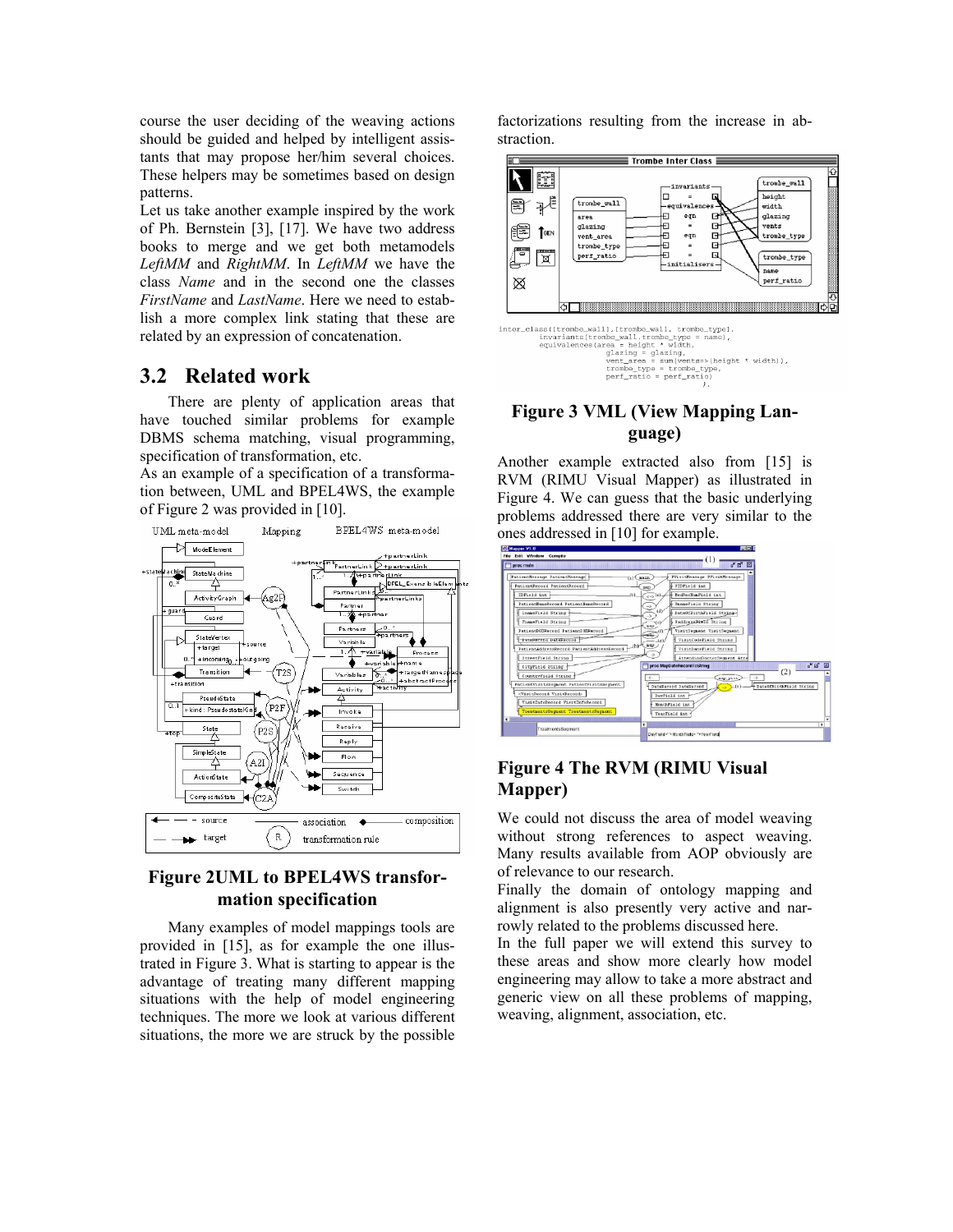## **4 Extensible metamodels**

From what has been said until now, we may conclude that there is no standard metamodel for weaving operations. Each one should be able to define its own specific one. However, most often a given weaving metamodel will be expressed as an extension of another weaving metamodel.

Defining a clean and powerful metamodel extension mechanism is beyond the scope of this paper. However this is absolutely necessary if we aim to provide powerful model weaving tools. In the first prototypes, we will use an approximation of such an extension operator.

## **5 First prototype**

We provide in this section just a few details on our first implementation on top of the Eclipse platform. More will be provided later in the definitive paper.

The ModelWeaver tool in AMMP reuses part of the infrastructure of the ATL IDE based on the Eclipse Platform [\[1\].](#page-4-3) We suppose there is a stub weaving metamodel and this is extended by a specific metamodel extension. The important goal is not to have to build a specific tool for any new weaving specific task. The two notions on which we are basing the design are metamodel extensions and Eclipse Plugins.

<span id="page-3-0"></span>

#### **Figure 5 Rough sketch of the Weaver**

The main idea of the implementation is that the GUI of the weaving tool is roughly similar to the bottom part of [Figure 5.](#page-3-0) From the left part we can select any class or association of the left metamodel and from the right part we can similarly select any class or association of the right metamodel. In the central part appear all the classes of the weaving metamodel. Selecting a triple thus means creating a weaving link in the resulting weaving model.

Proceeding in this way we get a generic weaving tool, adaptable to any kind of left, right and weaving metamodels. Of course many alternatives design are being explored in the actual building of this tool.

## **6 Conclusion**

We have tried to summarize in this paper some work done in the context of the AMMP project. The three main parts of this platform we are currently developing are a transformation language (ATL), its engine and its IDE, a "model weaving" facility that may be used as a front-end to the ATL model transformer and a global support for megamodels. Several of these tools are intended to be proposed as part of the Eclipse/GMT open source project [\[14\]](#page-4-8) in 2004/2005. Other tools envisioned are model-editors and model-checkers for example. We are constantly learning from the AMMP experimental work and constantly adapting our views on these notions. The model weaver is an important tool to define individual relations between model and metamodel elements. We are convinced that it is going to take a growing importance in the basic tools populating any model management platform.

## **Acknowledgements**

This work is being done in the context of the **Modelware** 6<sup>th</sup> European Framework integrated project. We would like to acknowledge the help of many people of the ATLAS team in this work, especially Denivaldo Lopes and Nicolas Dronet.

## **About the Authors**

Patrick Valduriez is director of research at INRIA. heading the newly created ATLAS group at the University of Nantes. Jean Bézivin is professor at the University of Nantes, leading the model management project in the ATLAS group. Frédéric Jouault is a PhD student at the University of Nantes and the main designer of the ATL engine and environment. Frédéric is supported in this work by the TNI-Valiosys company, Brest, France. Authors can be reached at the following address: LINA, Université de Nantes, 2, rue de la Houssinière, 44072 Nantes cedex 03 and by email at {bezivin, jouault, valduriez}@lina.univnantes.fr.